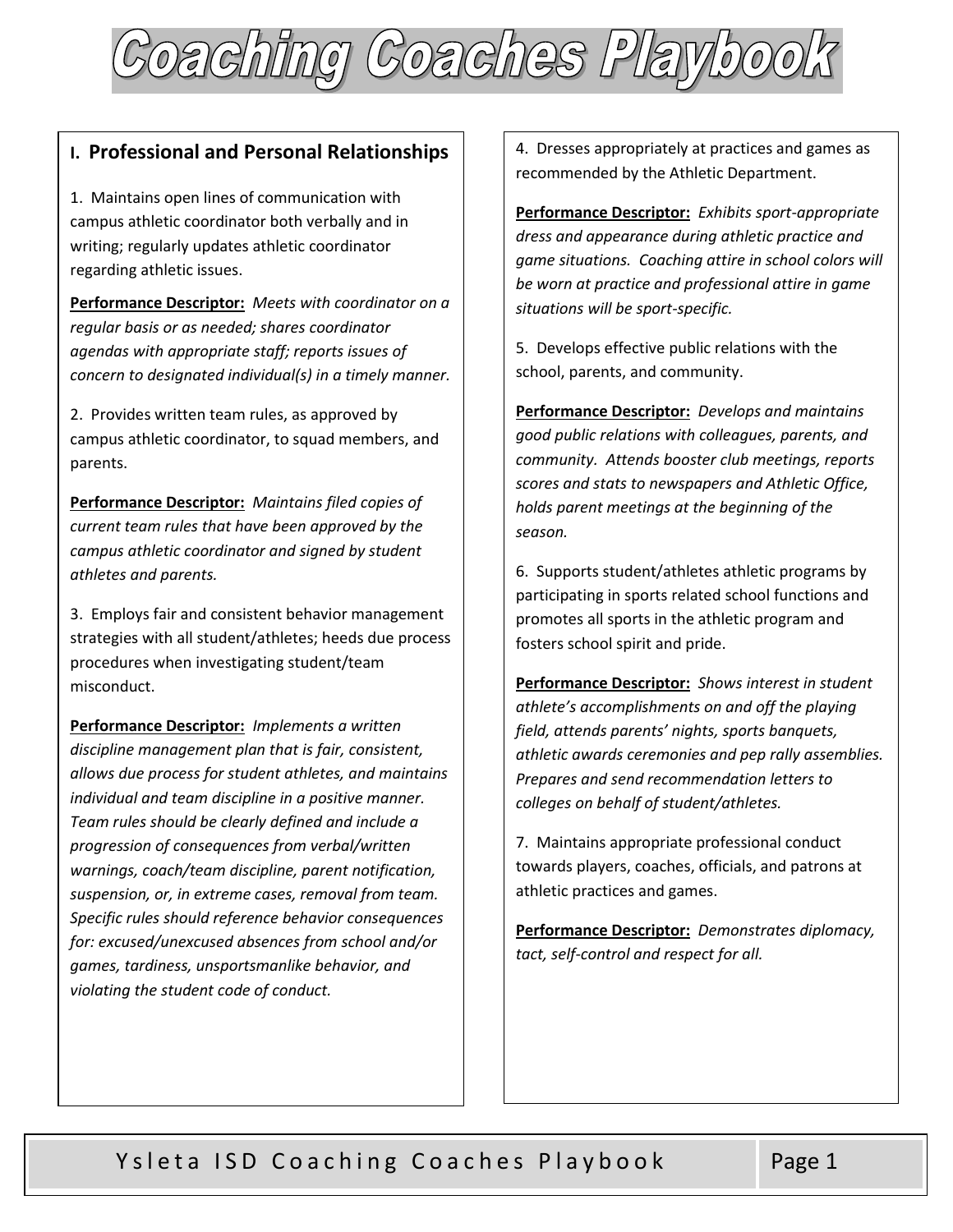

8. Works cooperatively with coaches at the middle school and high school level to develop a coordinated, comprehensive, and vertically aligned athletic program.

 **Performance Descriptor:** *Works with feeder coaches at every level to develop well-coordinated, vertically aligned athletic programs by visiting campuses in learning community, observing athletic practices and games. Coaches are expected to run the same offensive and defensive schemes/systems throughout the learning community in appropriate sports.* 

9. Establishes and maintains open lines of communication with students and parents.

 **Performance Descriptor:** *Organizes and prepares preseason meetings with parents to review team policies, procedures, calendar and additional information regarding the upcoming sports season. Conducts parent/coach conferences as needed.* 

10. Works cooperatively with coaching staff, campus administration, and Athletic Department.

 **Performance Descriptor:** *Accepts and acts upon constructive criticism in a professional manner. Develops loyalty, flexibility, and spirit of cooperation among colleagues, campus administration, and Athletic Department.* 

## **II. Coaching Performance**

 patrons during all coaching situations and events. 1. Models respect for athletes, coaches, officials, and

 **Performance Descriptor:** *Acts as a role model for stability, and maturity. Demonstrates fairness and athletes by exhibiting integrity, dependability, emotional patience with team members. Provides constructive criticism and is generous with praise. Teaches respect for officials and their decisions. Exhibits appropriate dress code and appearance.* 

2. Provides responsible supervision for student athletes.

 **Performance Descriptor:** *Provides effective team supervision on and off campus grounds before, during, and after practice, games, and team functions.* 

3. Demonstrates and implements effective leadership strategies that foster individual and team success.

 **Performance Descriptor:** *Develops written rules and procedures for student athletes. Motivates players to give maximum effort at all times. Coaches all players. Encourages the development of strong, positive, and competitive attitudes among players.* 

4. Designs flexible, well-coordinated and wellorganized practice/game schedules that maximize team, staff, and facility resources.

 **Performance Descriptor:** *Organizes and prepares for daily practices. Organizes and develops creative game plans and weekly itineraries. Efficiently delegates responsibility to assistant coaches. Plans and executes programs to achieve short and long term goals.* 

5. Models the fundamental philosophy, skills, and techniques endorsed by the Ysleta ISD Athletic Department for student athletes.

 **Performance Descriptor:** *Keeps current with, demonstrates knowledge of and adheres to Ysleta ISD Athletic Department, Board, and District policies and practices.* 

 6. Demonstrates respect and good sportsmanship on and off the playing field; establishes expectations for student/athletes and staff to do the same.

 **Performance Descriptor:** *Encourages positive interactions and good sportsmanship between athletes and opponents. Teaches/models respect for officials and their decisions.*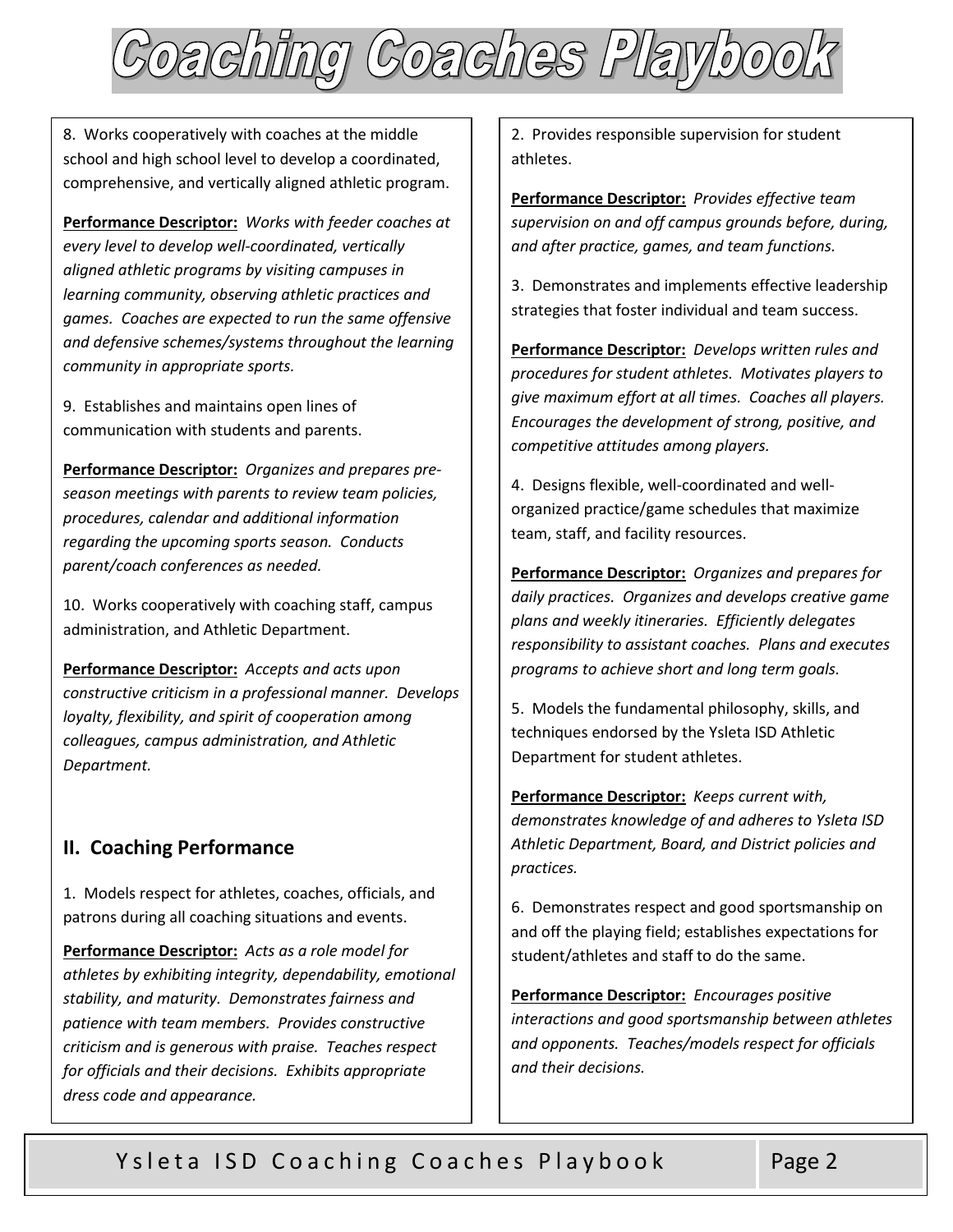

7. Models effective leadership skills that promote positive attitudes and efforts among student/athletes.

 **Performance Descriptor:** *Exhibits positive attitude and enthusiasm.* 

8. Follows required guidelines for addressing student injuries as found in the Athletic Handbook, Board policy, and District procedures.

## **Performance Descriptor:** *Self-explanatory*

9. Places appropriate emphasis on the role of competitive athletics in the total development of student athletes.

 **Performance Descriptor:** *Involves all athletes in team concepts, promoting health, well-being and character development.* 

10. Communicates to student/athletes the importance of accepting responsibility for their own decisions and behavior on and off the playing field.

 **Performance Descriptor:** *Maintains individual and team discipline in a fair and positive manner. Enforces team rules consistently. Notifies parents and campus athletic coordinator when extreme discipline (such as dismissal) is required.* 

11. Achieves optimal individual and/or team performance levels that extend beyond season win-loss records.

 **Performance Descriptor:** *Athletes demonstrate correct fundamental skills, have good attitudes, demonstrate teamwork, exhibit high levels of competitiveness, and participate in organized, consistent practices. Coaches are able to maintain and increase student athletic participation in their sports programs.* 

 **applicable in 2013-2014**  12. (Head Coaches only) Meets or exceeds Minimum Competition Standards as set forth by the Athletic Office. (first year coaches exempt from standards during their initial coaching year). **\*\*Not** 

 **Performance Descriptor:** *Minimum Competition Standards as set forth in Athletic Handbook.* 

# **III. Related Coaching Responsibilities**

1. Actively participates in campus initiatives which address academic success.

 *efforts and initiatives, and consistently monitors*  **Performance Descriptor:** *Shows interest in the classroom endeavors of student athletes. Initiates study hall and tutoring sessions, supports campus students' academic progress.*

2. Ensures all student athletes meet eligibility requirements in accordance with UIL competition guidelines.

 **Performance Descriptor:** *Demonstrates promptness and efficiency with clerical work related to student athlete eligibility: physicals, parent approval, insurance, transfers, end-of-season reports, academic eligibility, equipment, inventories, etc.* 

3. Encourages athletes to participate in as many sports as desired.

 **Performance Descriptor:** *Facilitates complaints from parents/students regarding coaches' pressuring athletes to participate in a particular sport. Coordinates opportunities for coaches of other sports to invite athletes to participate in their sport; allows athletes to go to off-season programs in a fair manner.*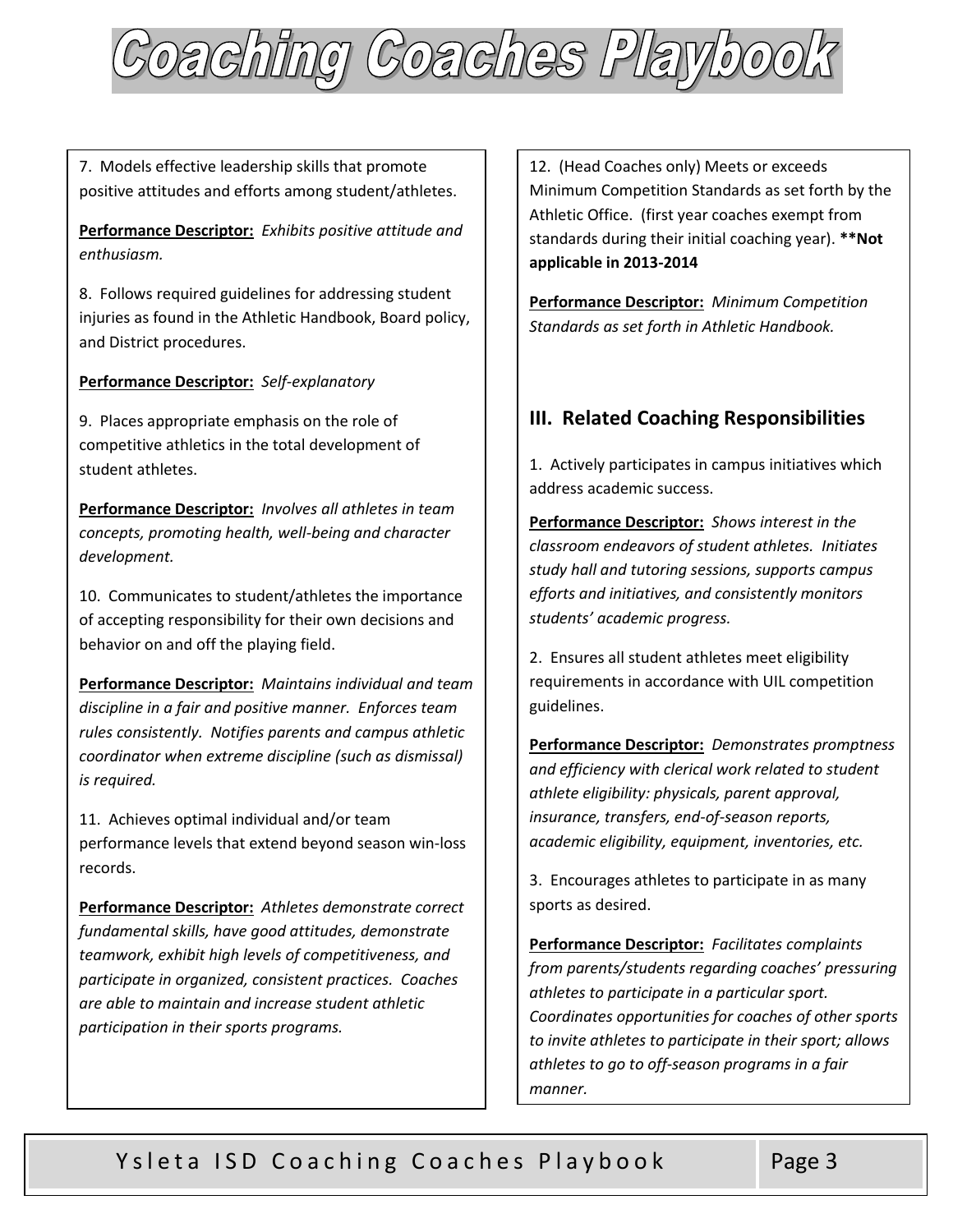

4. Supports student/athletes' participation in other school related activities.

 **Performance Descriptor:** *Supports participation in other sports and school activities of interest to the student athlete. Makes an effort to attend student's activities, and works with other club sponsors and coaches to allow adequate practice time among shared athletes.* 

5. Encourages and/or facilitates opportunities for athletes to further develop individual and team skills during pre- and post-season periods (high school only).

 **Performance Descriptor:** *Opens gym and weight room during off-season, holiday, and summer periods. Provides information related to summer sports leagues and tournament opportunities.* 

6. Demonstrates a willingness to share athletic facilities with other school-related programs.

 **Performance Descriptor:** *Aids in promoting effective school and public relations by sharing athletic facilities for community activities and fitness and healthrelated activities in athletic areas.* 

7. Attends in-services, athletic department/school meetings and sports clinics necessary for growth of the athletic program and the improvement of coaching performance.

 **Performance Descriptor:** *Engages in continuous professional development and learning as provided by Ysleta ISD.* 

8. Attends all meetings, practices, and athletic events at designated times.

## **Performance Descriptor:** *Self-explanatory*

9. Follows requirements as described in the Athletic Handbook, Board policy, and District procedures.

### **Performance Descriptor:** *Self-explanatory.*

10. Understands and follows rules and regulations set forth by all governing agencies, including but not limited to UIL, TEA, Ysleta ISD Board of Trustees, the District, professional organizations, and campus administration.

#### **Performance Descriptor:** *Self-explanatory*

11. Submits required documents as listed in the Athletic Handbook to the campus and Athletic Department in a timely manner.

#### **Performance Descriptor:** *Self-explanatory*

12. Provides a written report to campus administration and the Athletic Department regarding any critical incident as soon as practical, and not later than24 hours after the incident, unless otherwise required by the school principal or the Athletic Department

 **Performance Descriptor:** *Critical incidents must by phone to the school principal. reported to the campus principal and Athletic Department within 24 hours of occurrence; emergency situations must immediately be reported* 

13. Assumes responsibility for the proper procurement and care of athletic equipment.

 **Performance Descriptor:** *Organizes the effective issuance and collection of athletic equipment; plans for the efficient purchasing, storage, and security of equipment. Inspects and maintains equipment to ensure student safety. Purchases, stores, and secures equipment as per District, Athletic Department, and campus guidelines.*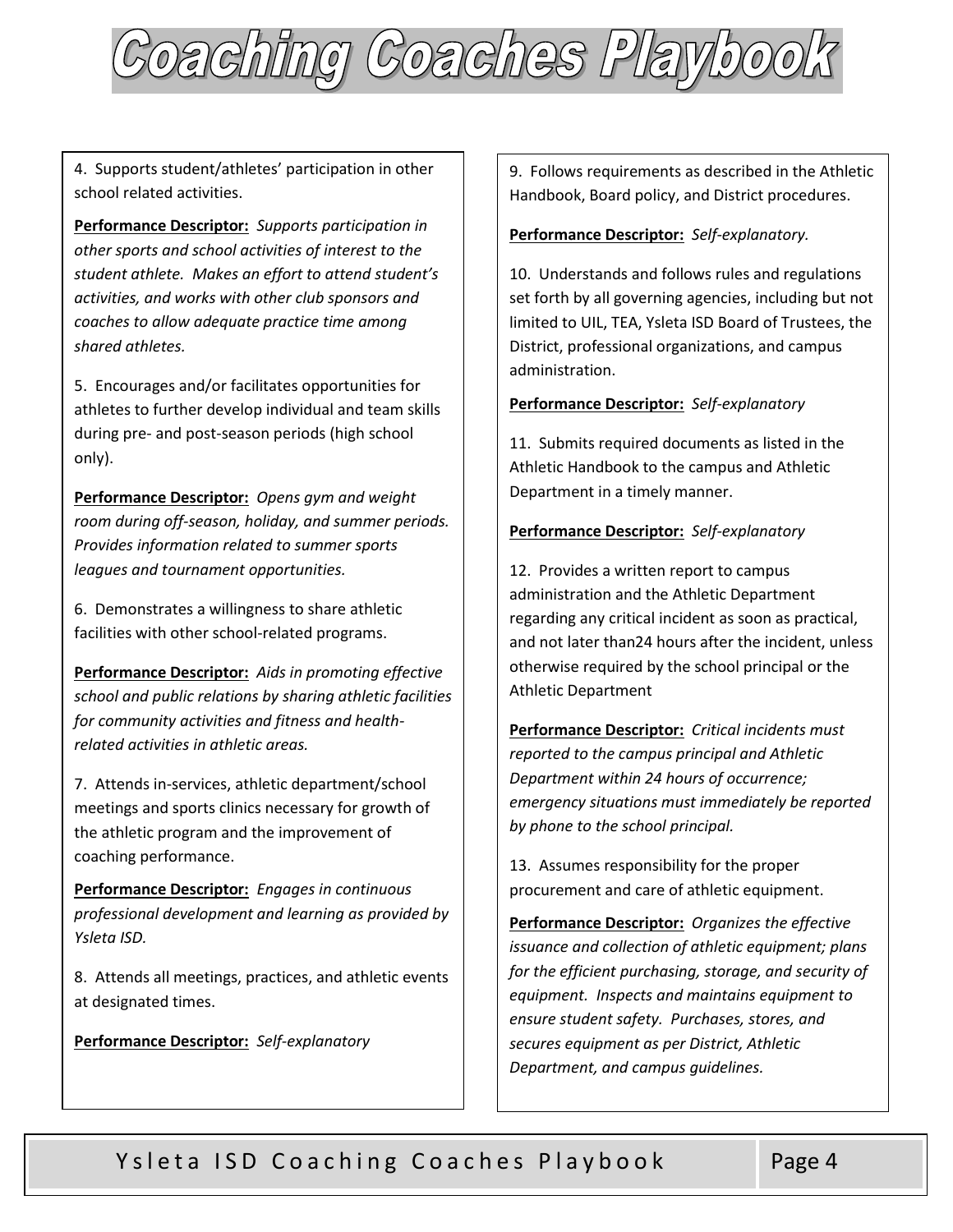

14. Maintains and prepares facilities and equipment for practice and competition in accordance with Athletic Department, Board policy, and District procedures.

 **Performance Descriptor:** *Supervises and maintains cleanliness of weight rooms, dressing rooms, and athletic facilities.* 

15. Follows district guidelines for the purchase of equipment as specified in Board policy and District procedures.

## **Performance Descriptor:** *Self-explanatory*

16. Follows district guidelines related to student activity accounts as specified in Board policy and District procedures.

## **Performance Descriptor:** *Self-explanatory.*

17. (Head Coaches/Campus Athletic Coordinators only) Maintains expenditures for the assigned sport within the budget in accordance with Board policy and District procedure.

 **Performance Descriptor:** *Self-explanatory.* 

## **IV. Supervision/Leadership**

1. Serves as a liaison for the Athletic Department.

 **Performance Descriptor:** *Addresses concerns and issues with school administration, Athletic Office, coaches, athletes, parents, community, booster organizations, etc.* 

2. Communicates Athletic Department information and philosophy via monthly and regularly scheduled coaches meetings.

 **Performance Descriptor:** *Provide staff agendas at monthly meetings; disseminates information received at campus athletic coordinator's meetings to athletic staff.* 

3. Works collaboratively with athletic coordinator to address issues related to the campus athletic program.

 **Performance Descriptor:** *Supervises staff effectively and promotes staff development. Meets regularly with coaches and promotes positive staff morale. Engages in a shared decision-making processes. Maintains consistency between male and female athletic programs.* 

4. Develops a collaborative and vertically aligned program for campuses within their learning community.

 **Performance Descriptor:** *Relays expectations to staff; monitors practices and games; provides positive feedback and constructive criticism to coaches about observed practices and games; utilizes observation and verbal counseling reports; provides guidance to improve performance; facilitates training among feeder coaches regarding standard team plays, game, and sports strategies.* 

5. Assists in the selection of new coaches.

 **Performance Descriptor:** *Provides input to campus athletic coordinator regarding the selection of new coaches, including review of resumes, job search, interviews, and final selection.* 

6. Assists in the observation record of campus based coaches.

 **Performance Descriptor:** *Assists Campus Athletic Coordinator with the observation of campus-based coaches including the completion of observation records as appropriate. Provides formal and informal input to coaches and Campus Athletic Coordinator through observations of practices and competitions. Uses documentation tools to provide positive feed and constructive criticism. Performs coach/staff observations efficiently and in a timely manner.*